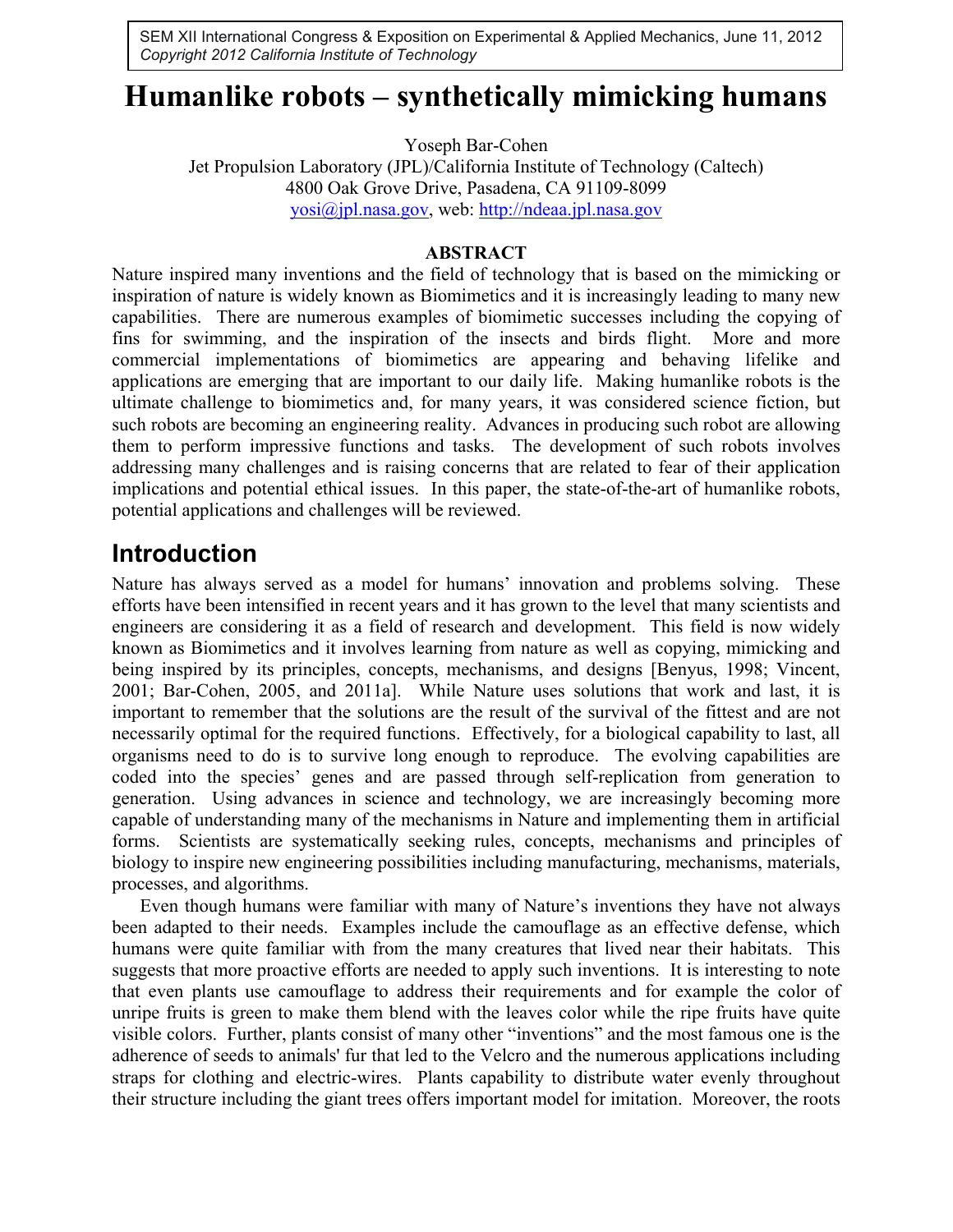of plants are able to lift heavy structures as well as break through rocks but the mimicking of these capabilities is quite a challenge [Bar-Cohen, 2005; and 2011a]

One may wonder if the tools and capabilities that were developed by humans over hundreds or thousand years ago were totally the result of humans' innovation or were mimicked from Nature. Obviously, biological creatures evolved over many millions of years before humans reached the level of intelligence that was sufficient to start producing tools. These tools resulted from the need to minimize the dependence on luck in finding food and resources. Observing Nature inspired many ideas and, as humans' capabilities improved, it became increasingly easier to mimic more sophisticated Nature inventions. The question is - which of the inventions and tools that resemble biological models and widely used by humans resulted of mimicking and which ones have just coincidental similarity? It is hard to believe that all human-made solutions were purely independent inventions ignoring what is commonly seen in their neighborhoods. For example, developing alternative to breast feeding was critical for the survival of the offsprings particularly in the cases of unavailability of the mothers. This life-critical need has most likely inspired the bottle with soft nipple to make humans' babies receptive to this alternative feeding form. Following a similar logic, the spider web may have inspired the development of the net, sieve, screen, woven fabric, wires, rope and many others. One cannot ignore the similarity of the spider web to the fishing net, the kitchen strainer, or even our clothing.

Our natural human form and behavior have always been fascinating to us and they have been the subject of art, literature, and science. Advances in materials, processes, artificial intelligence, speech synthesis, image and speech recognition, and many other capabilities are increasingly enabling producing robots with humanlike characteristics [Bar-Cohen and Breazeal, 2003; Bar-Cohen and Hanson 2009]. To make them lifelike there is enormous efforts to develop such key artificial features as the overall appearance, the skin covering, the actuation and mobility, as well as the required elements of artificial intelligence, vision, hearing, and others. Electroactive polymers (EAP), also known as artificial muscles, are becoming more effective actuators [Bar-Cohen, 2004; Bar-Cohen, 2011]. Moreover, they are being produced with capabilities that once were considered science fiction ideas including being sociable with the capability to express emotions verbally and facially [Breazeal, 2002; Bar-Cohen and Hanson 2009]. Robots with humanlike attributes are known by many names including; Humanoids, Androids, and Automatons [Bar-Cohen and Hanson 2009]. Depending on their degree of similarity to humans, the author has used the term Humanoid to describe robots that mimic the general appearance of humans having head, arms, and possibly legs and eyes. Such robots have for example a head that is shaped as a helmet and making them is much easier than exactly copying the external human form. On the other hand, Humanlike Robots are referred to robots that are designed to appear close to real humans and so great efforts are made to exactly copy the appearance and performance. It is more complex to make them and none is commercially available yet. The reported humanoids and the humanlike robots were mostly developed and produced in Japan, Korea and China, with very few in the USA [Bar-Cohen and Hanson, 2009].

Generally, robots are electro-mechanical machines that perform complex tasks and have humanlike features. The word was derived from *robota* that, in Czech, means compulsory labor, and it was first used in 1921 by in Karel Čapek's play *Rossum's Universal Robots*. The earliest approach to moving joints of figures has been the use of strings. Such figures are known as the marionettes and they were originated in the medieval times in France. A major step in the development of robots, as we know them today, has been the making of the first sketch for the production of a humanlike machine. This sketch was produced approximately in 1495 by Leonardo da Vinci [Rosheim, 1996]. The first producer of a physical machine that appears and acts like a human is the French engineer, Jacques de Vaucanson. In 1737, he produced the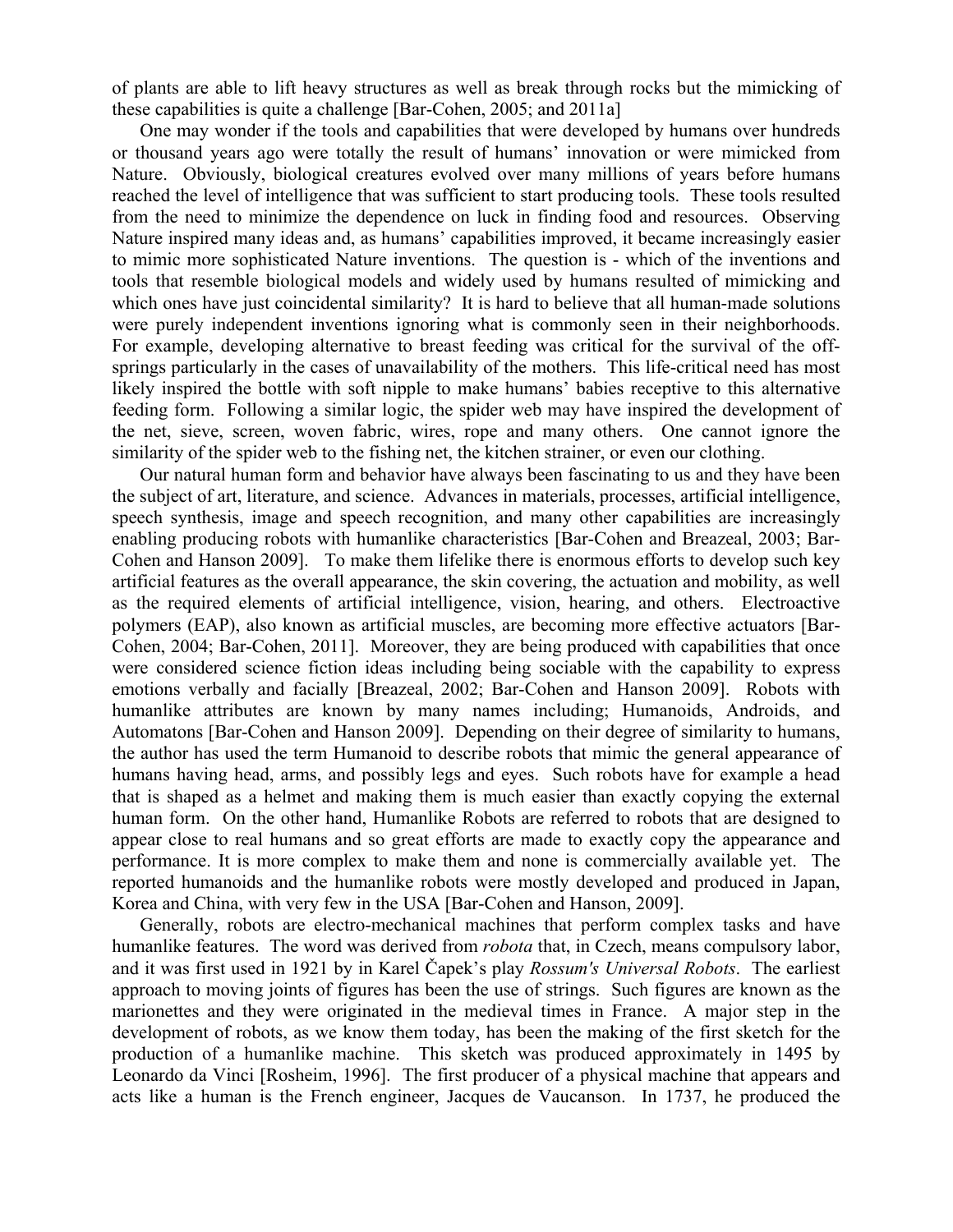"Flute Player" that is a life sized mechanical figure that played a flute. The figure was driven by mechanical energy that is stored in a key-wound spring.

The most important contribution to the emergence of "smart" robots has been the development of the digital computers, where the ENIAC computer made in 1946 is the first recorded one [McCartney 1999]. Next in the list of significant contributors has been the conception of machines that "think and learn" that was first documented by Turing [1950], later it became known as the 'Artificial Intelligence'. Other capabilities that were/are developed to produce lifelike robots include humanlike materials for the skin covering; actuators to emulate muscles, as well as sensors for vision and hearing.

Today's robots are controlled by high-speed, powerful, miniature microprocessors having very large memory that can be operated autonomously and updated wirelessly [Menzel and D'Aluisio, 2000]. Robotic products are already being used in entertainment, education, healthcare, military and many other fields. Also, robotics researchers are increasingly collaborating with artists to make their robots appear more believable.

# **Making a humanlike robot**

The task of making a humanlike robot is complex and requires copying the human appearance and capabilities as well as making it sociable that communicates emotions and possibly thoughts [Bar-Cohen and Breazeal, 2003; Bar-Cohen and Hanson, 2009; Bar-Cohen 2011]. It requires lightweight, miniature and highly efficient actuators; sensors that provide information related to images, sound, position, contract and operation forces, and temperature; lightweight multifunctional materials; and power source with reasonable charge duration. The design and fabrication require skills in electromechanical engineering, materials science, and artificial intelligence. Just like in natural humans, the head defines the identity of the robot and, generally, it is equipped with sound and vision sensors for monitoring the interaction with humans and adjacent objects. To make a robot appear humanlike, skin is used that is highly elastic and does not sustain residual deformation (for an example of a robotic head with skin see **Figure 1**) [Hanson 2004]. Also, the hands, arms and legs of humanlike robots are designed to perform similar functions like natural appendages [Raibert, 1986] where actuators provide the equivalence to muscles. Emulating muscles is critical to operate robots lifelike and, therefore, they need to be compliant and act linearly [Full and Meijer, 2004]. The closest to resemble natural muscle is achieved using electroactive polymers (EAP), which are widely known as "artificial muscles" [Bar-Cohen, 2004; Bar-Cohen 2011]. Most of the EAP materials that are currently available have been developed in the 1990s. These materials gained enormous interest of many engineers and scientists however they are still far from meeting the need of high actuation force.

The making and control of "smart" humanlike robots is achieved by artificial intelligence algorithms that include planning, representation and reasoning, mapping and navigation, vision, face and feature tracking, language processing, natural language processing, machine learning, and knowledge capture, [Russell and Norvig, 2003]. While significant progress in the field of AI has been achieved in recent years, the capability of computer-controlled systems using AI is still far short from human intelligence and most humanlike robots are limited to performing specific and limited tasks for which they were designed.

The humanlike robots that are made today are far from what they are depicted in science fiction books and movies, i.e., robots with capabilities that significantly exceed humans. However, they are capable of performing impressive tasks including autonomous operation, selflearning, self-diagnostics, as well as, while looking directly in the eyes, converse with humans (up to about thousand words vocabulary) [Bar-Cohen and Hanson, 2009]. Given the limitation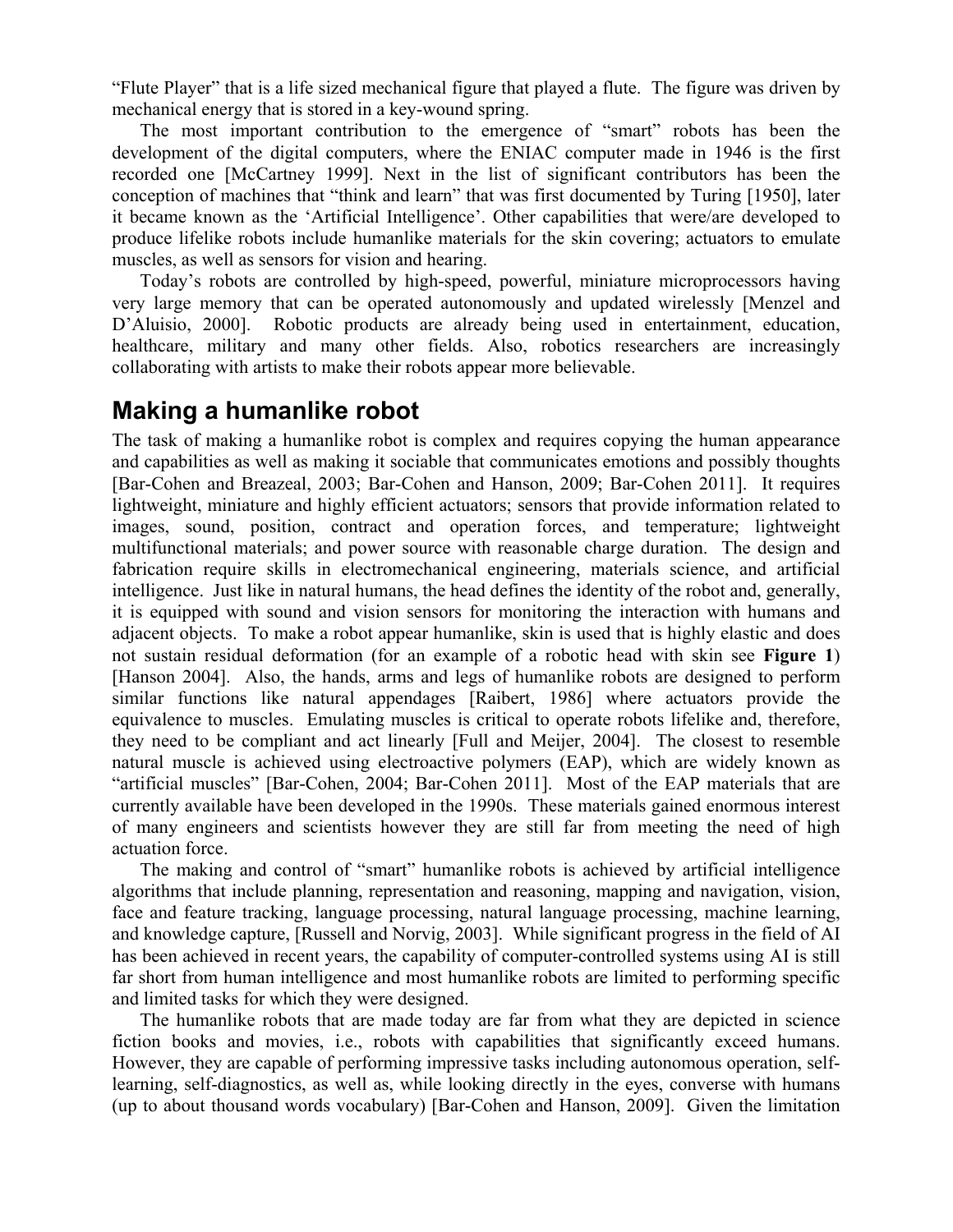of the current AI, the capability of the autonomous robots is quite constrained in the number of functions that they can perform and, therefore, some are tele-operated by wireless control. An example of tele-operated robot is the Robonaut (i.e. robotic astronaut) that was developed at NASA Johnson Space Center (JSC), Houston, Texas, USA. In its first generation, it was designed to mirror the movements of the upper body of a human operator using control suit equipped with sensors (**Figure 2**). It is interesting to note that the Robonaut shown in **Figure 2** represents the second generation of its design and it is made to operate as an autonomous robot. This robot is currently being developed jointly with the car manufacturer General Motors (GM) to operate alongside humans in production lines.



 **Figure 1:** Using artificial skin provides an identity to a humanlike head and allows it to make facial expressions (made by David Hanson, Hanson Robotics, and photographed at JPL by the author).



**Figure 2:** The Robonaut originally was developed as a tele-operated robot and it is currently being developed as an autonomous robot.

With today's technology, via the internet we have already got accustomed to the capability to remotely operate and conduct repairs on our computers. Performing tele-presence can be the next level of capability where physical tasks will be performed remotely with all the related implications and benefits. Potential applications of tele-operated humanlike robots may include remote surgery or performing physical functions that require the participation of an expert or a specific person without the need for his/her physical presence. One may imagine the possibility of full-body tele-operated robot that conducts hazardous tasks at extreme conditions without risk to the operator and without the need to travel to the remote site.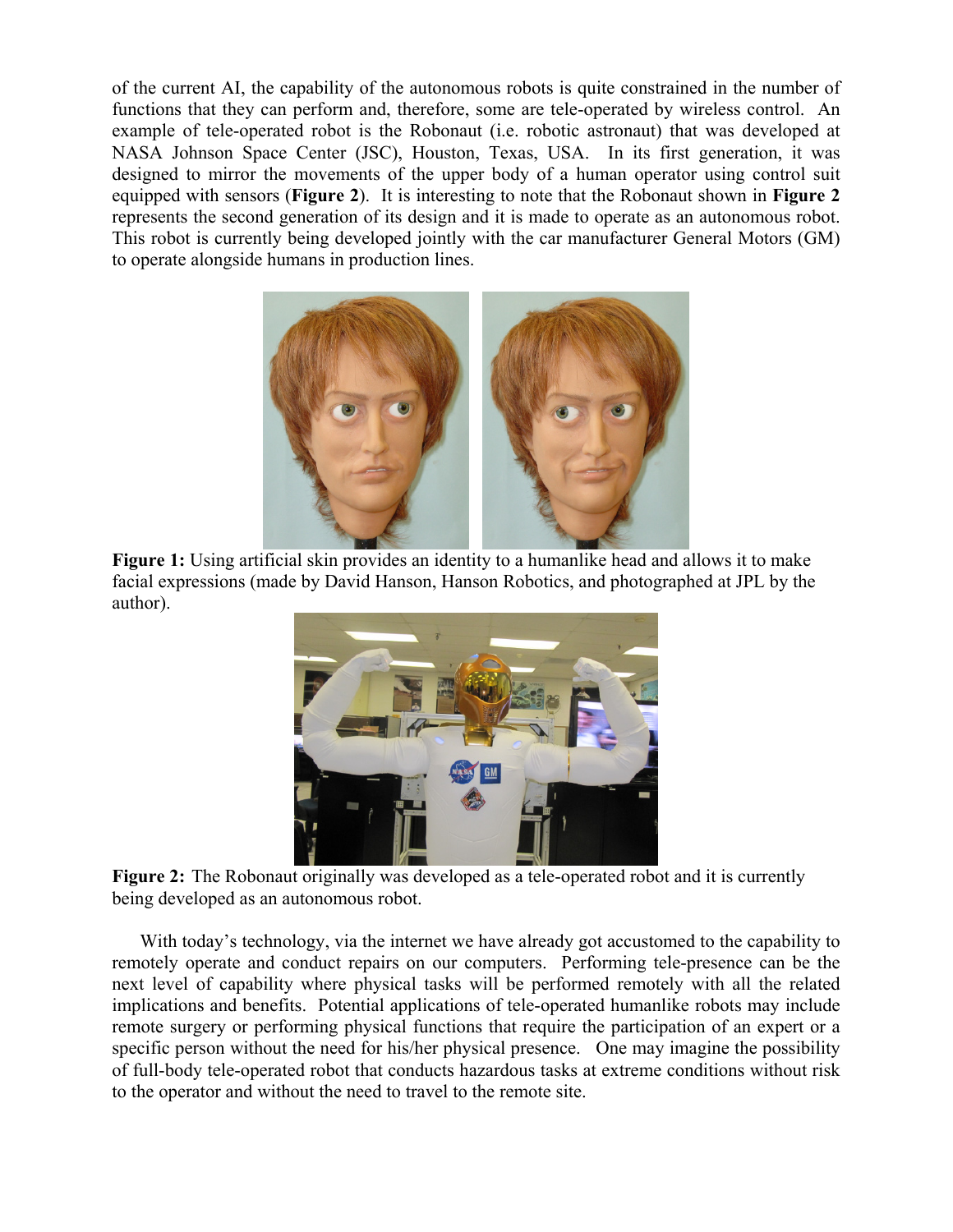Making humanlike robots a commercially viable product that operates as our peers or becoming useful household appliances, will require making them perform valuable daily tasks that are quite easy for a human to do while extremely complex to instill into a robot. These tasks include for example cleaning, repairs, household maintenance or even safeguard houses and their perimeter. Significant research and development efforts are currently being made to allow such capabilities and they are done by both industry and academia. Some of the applications that are currently being considered for humanlike robots in Japan and the USA include assisting patients in rehabilitation, elderly in nursing homes and others who need physical or emotional support [Bar-Cohen and Hanson, 2009]. Robots with the ability to interact emotionally are being considered in such therapies as treating patients with fear of speaking in public, and to improve peoples' communication skills. Moreover, humanlike robots are already showing promise in treating children with autism, by stimulating communication and interaction skills in order to reduce the severity of the disorder [Fornia et al, 2007].

#### **Ethics and concerns of humanlike robots**

The efforts to increase the similarity of humans and robots as well as the effect on their being liked by humans have been addressed by the Japanese roboticist Masahiro Mori [1970]. He hypothesized that as the similarity increases, initially there is enthusiasm but as similarity increases it will turn to strong rejection and even dislike, until reaching very close similarity and then these robots will become more favored. The graphic illustration of this attitude towards robots became known as the Uncanny Valley hypothesis [Mori 1970] and it is represented as a dip on the curve of the likeness vs. similarity level. The fear of humanlike robots may be a natural one and related to our sensitivity to behavioral anomalies that may indicate an illness. This may be attributed to the sensitivity to genetic disorders as part of our nature as living creatures and the survival of the fittest. There might be a rise to an unconscious alarm of the potential impact on the gene pool. It is interesting to note that critics of Mori's hypothesis do not accept it as a fact and argue that it has never been proven by systematic experiments.

Science fiction literature, art and movies present a negative outlook for the entry of humanlike robots into humans' life raising great concerns of this technology [Bar-Cohen and Hanson 2009]. Some of the concerns are quite legitimate since such robots are potentially capable of causing harm and damage as well as raising ethical concerns. Their use may complicate our lives, if, for example, they are programmed to take part in criminal or terrorist activities. Operating them next to humans requires taking safety measures and there have already been recorded accidents where robots caused death to humans [Zinn et al., 2004]. Besides the physical danger of accidental or intentional harm to humans, they have the potential of replacing unskilled human labor and possibly make these laborers unemployable since robots have numerous advantages in cost, adaptability and controllability.

The rise in concern regarding the possible emergence of humanlike robots that act unethically is increasingly getting the attention of roboticists worldwide and efforts are already being made to establish rules of ethics related to the development of such robots [Bar-Cohen and Hanson, 2009]. One may illustrate the operation of roboticists within rules of ethics as similar to having human community operating in a world that is surrounded by valleys with very steep slopes. If effective fences are established next to the edges of the community, the members can get very close to the fence without the danger of falling. Similarly, operating within established rules of ethics will prevent the robotics community from encountering such danger as having the public demand establishing laws that will restrict the research and development freedom to develop humanlike robots.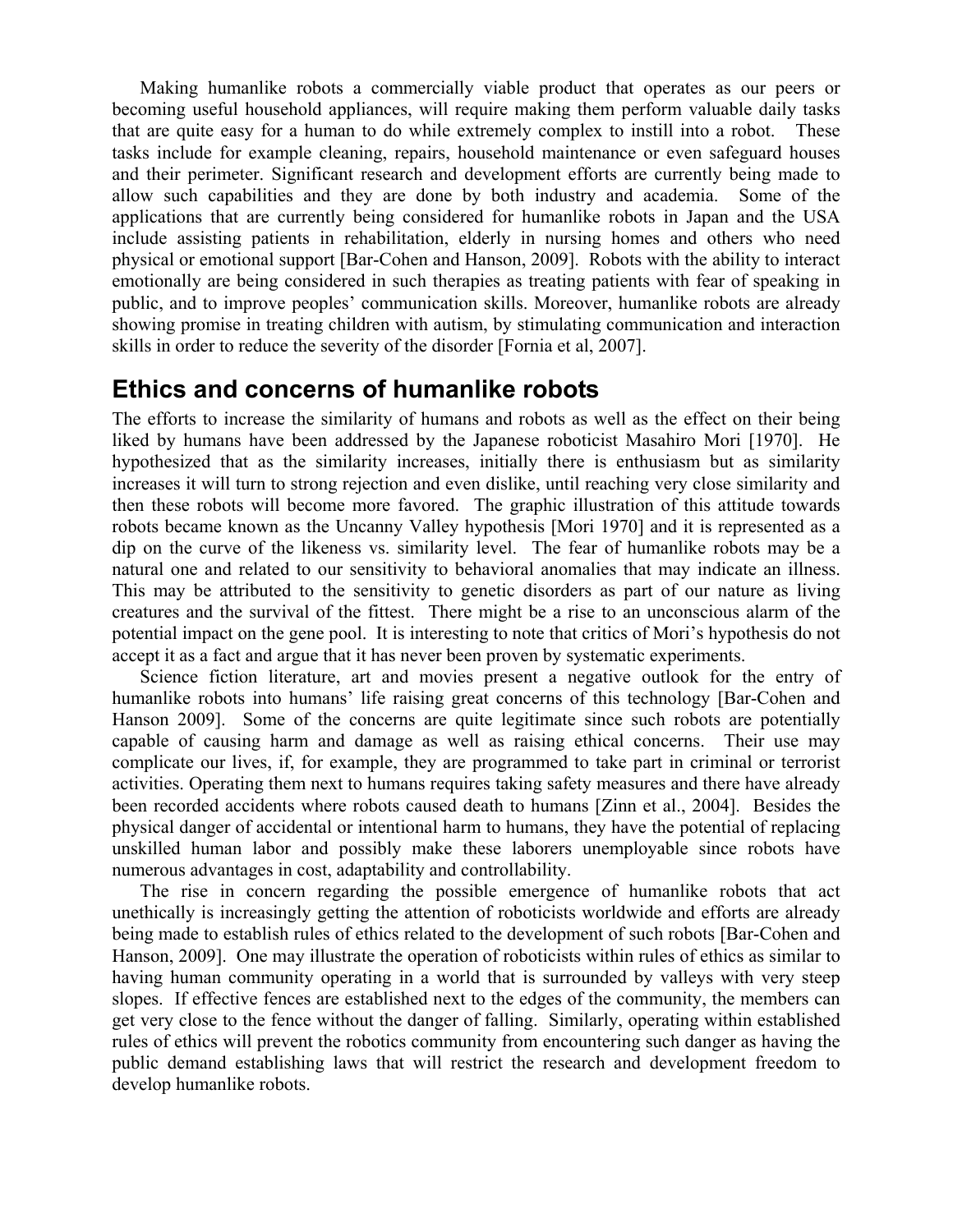# **Capabilities, challenges, and potentials**

Robots that appear and perform like humans are being developed with great appearance similarity and impressive capabilities. Using artificial intelligence algorithms, these robots are making facial and voice recognition and, some of the sophisticated ones, have personalized behavior too. Among the sophisticated humanlike robots that were developed, there are ones that are capable of piped walking and dancing, understanding speech, as well as express and recognize emotions. However, making humanlike robots significantly more capable is a great challenge beyond the current state-of-the-art. Further, to become attractive commercial product possibly in the form of household appliance or a companion, many of the current capabilities of these robots will need to be improved and incorporated into multi-functional robots.

Major concerns of humanlike robots include safety to operate in the proximity of humans, potential non-obedience and unacceptable behavior, as well as the possibility of ethical issues. Making such robots self-aware of their actions and operating them as compliant with rules of right and wrong may be a great challenge and may be even impossible to accomplish. It is hoped that as they become more useful household helpers with the ability to perform critical tasks, they would become attractive household product. Hopefully, by that time the key issues related to the robots behavior will be addressed effectively.

The technology is still at the level that new roboticists who seek to become developers of such robots, effective, need to start from scratch and to be able to develop all the required hardware and software. This situation hampers the participation of greater number of experts from other fields of science and engineering and it reminds us of the early days of computer software. It is essential to reach standardization of the related hardware and software tools and components as well as having greater compatibility and interchangeability. This will help getting faster and greater development in this field resulting from the entry of greater number of specialists that will be able to focus on contributing in their areas of expertise as well as minimize the cost that involves with their effort.

# **Acknowledgement**

Some of the research reported in this manuscript was conducted at the Jet Propulsion Laboratory (JPL), California Institute of Technology, under a contract with National Aeronautics and Space Administration (NASA).

# **References**

- Bar-Cohen Y., and C. Breazeal (Eds.), *Biologically-Inspired Intelligent Robots*, SPIE Press, Bellingham, Washington, Vol. PM122, ISBN 0-8194-4872-9 (2003), pp. 1-393.
- Bar-Cohen Y. (Ed.), *Electroactive Polymer (EAP) Actuators as Artificial Muscles Reality, Potential and Challenges*, 2nd Edition, ISBN 0-8194-5297-1, SPIE Press, Bellingham, Washington, Vol. PM136, (2004), pp. 1-765
- Bar-Cohen Y., (Ed.), *Biomimetics Biologically Inspired Technologies*, CRC Press, Boca Raton, FL, ISBN 0849331633, (2005), pp. 1-527.
- Bar-Cohen Y. and D. Hanson, *The Coming Robot Revolution Expectations and Fears About Emerging Intelligent, Humanlike Machines*, Springer, New York, ISBN: 978-0-387-85348- 2, (2009)
- Bar-Cohen Y. (Ed.), *Biomimetics: Nature-Based Innovation*, ISBN: 9781439834763, ISBN 10: 1439834768, CRC Press, Taylor & Francis Group, Boca Raton, Florida (2011a), pp. 1-788.
- Benyus J. M., "Biomimicry: Innovation Inspired by Nature," Perennial (HarperCollins) Press, ISBN: 0688160999, (1998), pp. 1-302.